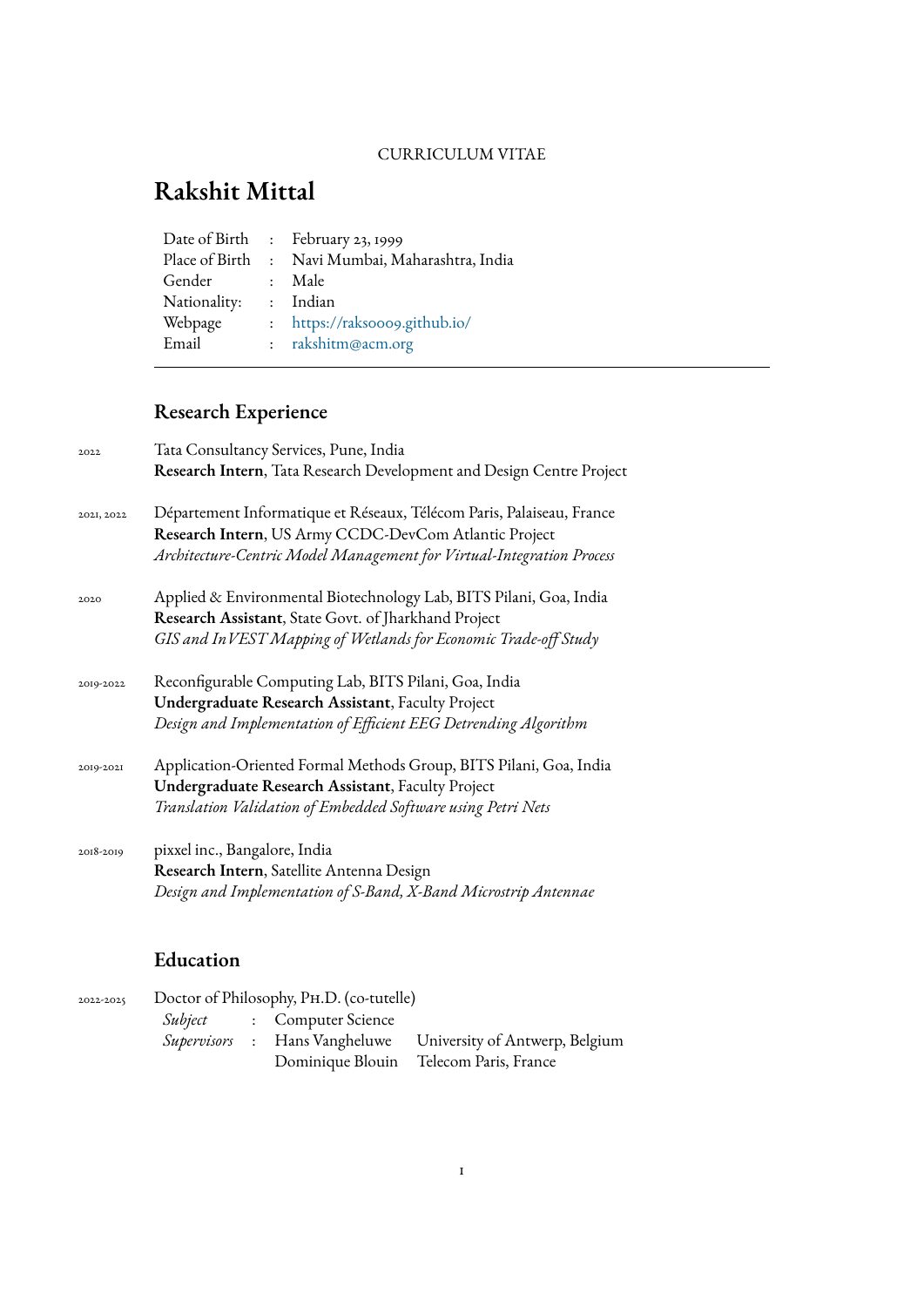| 2017-2022 | Master of Science, M.Sc. (dual-degree program)<br>BITS Pilani, KK Birla Goa Campus, India<br><i>GPA</i><br>7.87/10<br>$\sim$ :<br>Major : Mathematics<br>Thesis<br>: Instance Model View-Update Problem in AADL (Télécom Paris, France)                                  |  |  |  |  |
|-----------|--------------------------------------------------------------------------------------------------------------------------------------------------------------------------------------------------------------------------------------------------------------------------|--|--|--|--|
| 2017-2022 | Bachelor of Engineering, B.E.(HONS) (dual-degree program)<br>BITS Pilani, KK Birla Goa Campus, India<br>7.87/10<br>GPA<br>$\ddot{\cdot}$<br>Major : Electronics and Instrumentation<br>Thesis<br>Hardware Accelerated Neurodiagnostics (NTU Singapore)<br>$\ddot{\cdot}$ |  |  |  |  |
|           | Scholarships & Awards                                                                                                                                                                                                                                                    |  |  |  |  |
| 2022      | Young Researcher, Heidelberg Laureate Forum                                                                                                                                                                                                                              |  |  |  |  |
| 202I      | Bronze Medal, ACM Student Research Competition Grand Finals (200 USD)                                                                                                                                                                                                    |  |  |  |  |
| 202I      | Best Position Paper Award at ICSOFT'21 for<br>"Towards an Approach for Translation Validation of Thread-Level Parallelizing Transformations<br>using Colored Petri Nets"                                                                                                 |  |  |  |  |
| 202I      | Charpak Lab Scholarship, French Embassy in India, for internship at Télécom Paris (1,400 EUR)                                                                                                                                                                            |  |  |  |  |
| 2020      | Gold Medal, ACM Student Research Competition, PLDI'20 (500 USD)                                                                                                                                                                                                          |  |  |  |  |
| 2020      | Felicitation Fund, Council for Student Affairs, BITS Goa for publication of papers (5,000 INR)                                                                                                                                                                           |  |  |  |  |
| 2018-2021 | Merit-cum-Need Scholarship, Student Welfare Department, BITS Goa for meritorious students<br>with financial need covering part of semester tuition fee (~120,000 INR)                                                                                                    |  |  |  |  |
|           | <b>Journal Articles</b>                                                                                                                                                                                                                                                  |  |  |  |  |
| TBA       | I. Paritosh Varshney, Farzan Bharucha, Rakshit Mittal, Yuvaraj Rajamanickam, Amalin Prince,<br>Femi Robert. Accurate and Efficient Seizure Detection and Sleep-Stage Classification us-<br>ing MoMaMeMi-filtered Electroencephalograms. In Signal Processing. Elsevier.  |  |  |  |  |
| TBA       | 2. Rakshit Mittal, Yuvaraj Rajamanickam, AA Prince. Review of Affective Computing for<br>Learning in Educational Setting. In Review of Educational Research. SAGE.                                                                                                       |  |  |  |  |
|           | Rakshit Mittal, A.A. Prince, A.R.I. Fredo, Time-Sliced Architecture for Efficient Accelerator                                                                                                                                                                            |  |  |  |  |

2022 3. Rakshit Mittal, AA Prince, ARJ Fredo. **Time-Sliced Architecture for Efficient Accelerator to Detrend High-Definition Electroencephalograms**. In IEEE Transactions on Instrumentation & Measurement. IEEE.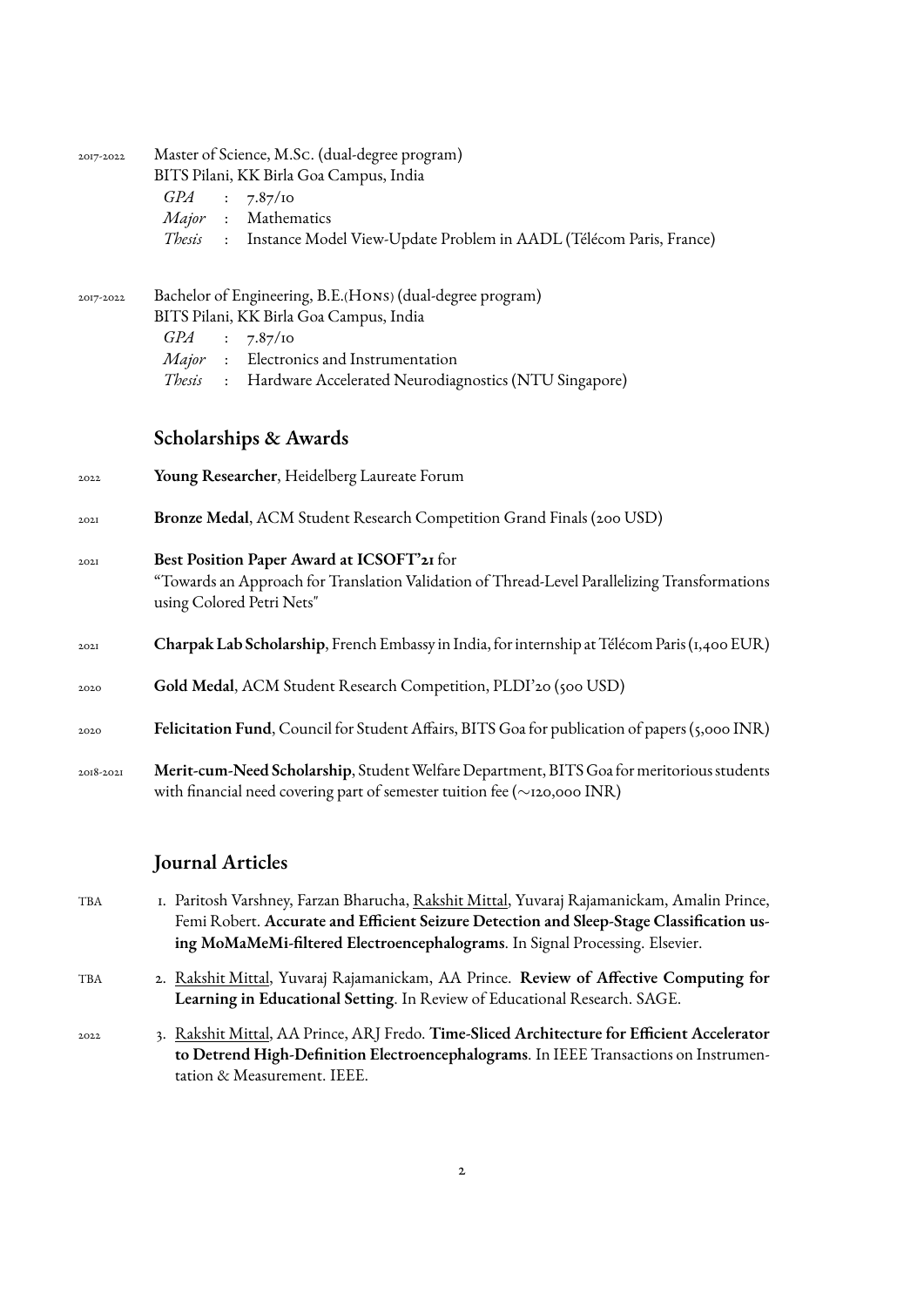- 2021 4. Rakshit Mittal, AA Prince, Saif Nalband, Femi Robert, ARJ Fredo. **Modified-MaMeMi Filter Bank for Efficient Extraction of Brainwaves from Electroencephalograms**. In Biomedical Signal Processing & Control. Elsevier.
- 2021 5. Rakshit Mittal, AA Prince, Saif Nalband, Femi Robert, ARJ Fredo. **Low-Power Hardware Accelerator for Detrending Measured Biopotential Data**. In IEEE Transactions on Instrumentation & Measurement. IEEE.

#### **Conference Articles**

#### **Full Contributions**

- 2022 1. Rakshit Mittal, Dominique Blouin, Anish Bhobe, Soumyadip Bandyopadhyay. **Solving the Instance Model View Update Problem in AADL**. In Proceedings of 25th International Conference on Model-Driven Engineering Languages and Systems (**MODELS'22**). ACM.
- 2022 2. Vaibhav Jain, S Abirami, Rakshit Mittal, Priya Rani, KR Anandh, ARJ Fredo. **Automated Diagnosis of Autism Spectrum Disorder Condition using Shape-based Features Extracted** from Brainstem. In Proceedings of the 32nd Medical Informatics European Conference. (**MIE'22**). IOS Press.

#### **Tool Demonstrations**

2022 1. Rakshit Mittal, Dominique Blouin. **OSATE-DIM Solves the Instance Model View Update Problem in AADL**. In Companion Proceedings of 25th International Conference on Model-Driven Engineering Languages and Systems (**MODELS'22**). ACM.

#### **Short Contributions**

- 2021 1. Rakshit Mittal, Dominique Blouin, Soumyadip Bandyopadhyay. **PNPEq: Verification of Scheduled Conditional Behavior in Embedded Software using Petri Nets**. In Proceedings of 28th Asia-Pacific Software Engineering Conference (**APSEC'21**). IEEE.
- 2021 2. Rakshit Mittal, Rochishnu Banerjee, Dominique Blouin, Soumyadip Bandyopadhyay. **Towards an Approach for Translation Validation of Thread-Level Parallelizing Transformations using Colored Petri Nets**. In Proceedings of 16th International Conference on Software Technologies (**ICSOFT'21**). INSTICC.

### **Workshop Articles**

#### **Short Contributions**

2020 1. Rakshit Mittal, Rochishnu Banerjee, Santonu Sarkar, Soumyadip Bandyopadhyay. **Translation Validation of Loop involving Code Optimizing Transformations using Petri Net based Models of Programs**. In Proceedings of International Workshop on Petri Nets and Software Engineering, 2020 (**PNSE'20**). CEUR-Workshop Proceedings.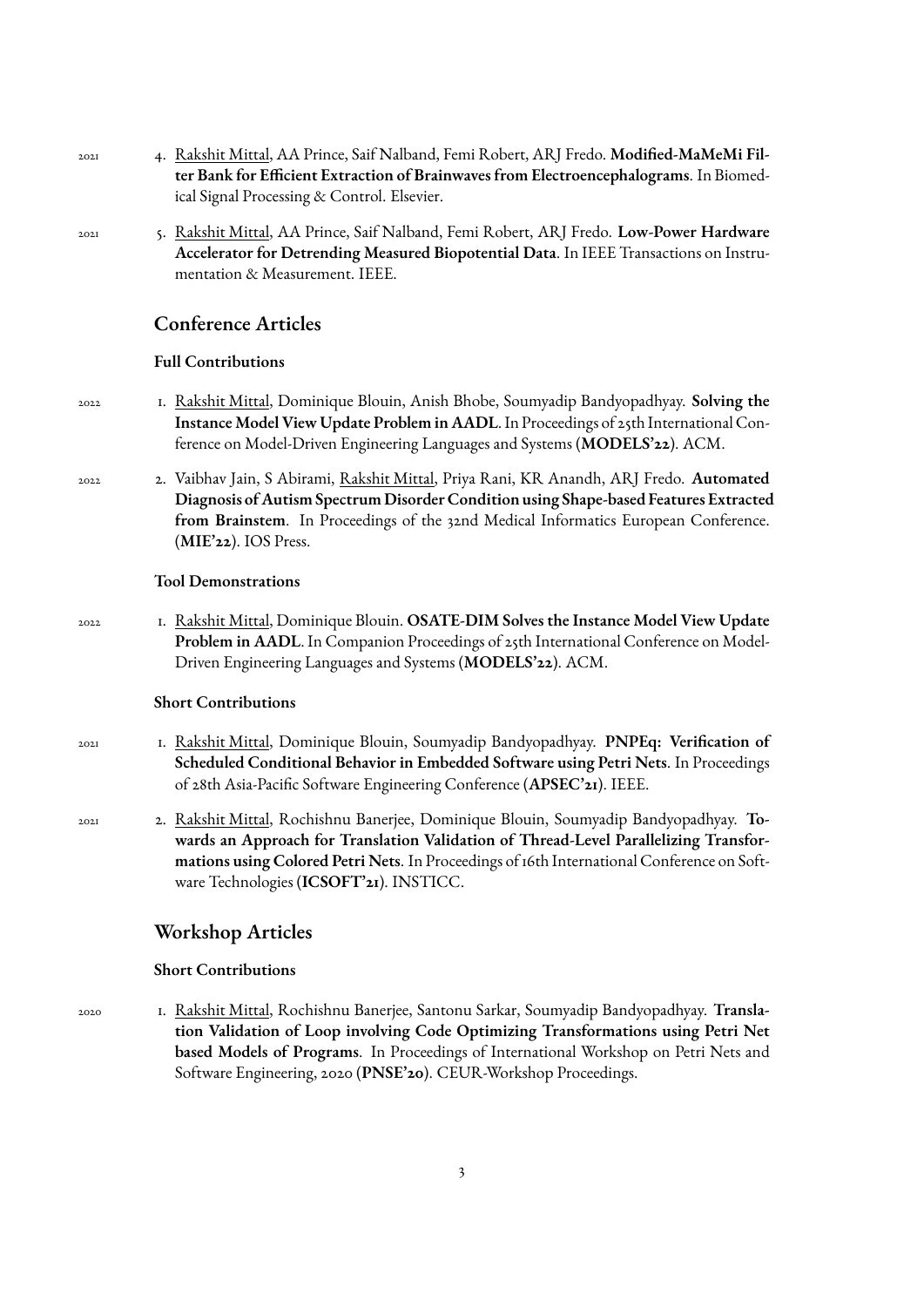## **Book Chapters**

| 2022        | I. Rakshit Mittal, AA Prince. Catalogic Systematic Literature Reviw of Hardware-Accelerated<br>Neurodiagnostic Systems. In Biomedical Signal-based Computer-Aided Diagnosis of Neu-<br>rological Disorders. Springer Nature.                                                                                                                                                                          |
|-------------|-------------------------------------------------------------------------------------------------------------------------------------------------------------------------------------------------------------------------------------------------------------------------------------------------------------------------------------------------------------------------------------------------------|
| 2020        | 2.  Bedir Tekinerdogan, <u>Rakshit Mittal</u> , Rima Al-Ali, Mauro Iacono, Eva Navarro, Ken Vanher-<br>pen, Soumyadip Bandyopadhyay, Ankica Barisic, Kuldar Taveter. A Feature-based Ontology<br>for Cyber-Physical Systems. In Multi-Paradigm Modelling Approaches for Cyber-Physical<br>Systems. Academic Press.                                                                                    |
|             | <b>Technical Reports</b>                                                                                                                                                                                                                                                                                                                                                                              |
| 202I        | 1. Rima Al-Ali, Moussa Amrani, Soumyadip Bandyopadhyay, Ankica Barisic, Fernando Barros,<br>Dominique Blouin, Ferhat Erata, Holger Giese, Mauro Iacono, Stefan Klikovits, Rakshit Mittal,<br>Eva Navarro, Patrizio Pelliccione, Kuldar Taveter, Bedir Tekinerdogan, Ken Vanherpen. Frame-<br>work to Relate / Combine Modeling Languages and Techniques. For European Union<br>ICT COST Action, 2021. |
| 2020        | 2. Rakshit Mittal, Lalitha Baragi, Srikanth Mutnuri. Impact of Negative Factors and Impor-<br>tance of Monitoring Natural Wetland Ecosystems in Jharkhand: A Report on Biological<br>Aspects. For Forest Department, State Government of Jharkhand, India, 2020.                                                                                                                                      |
|             | <b>Poster Presentations</b>                                                                                                                                                                                                                                                                                                                                                                           |
| 2022        | I. Rakshit Mittal. Solving the Instance Model View-Update Problem in AADL. At ACM<br>Student Research Competition, International Conference on Model-Driven Engineering Lan-<br>guages and Systems (MoDELS'22), 2022.                                                                                                                                                                                 |
| 202I        | 2. Rakshit Mittal. Translation Validation of Thread-Level Parallelizing Transformations us-<br>ing Color Petri Nets. At ACM Student Research Competition Grand Finals, 2021.                                                                                                                                                                                                                          |
| 202I        | 3. Rakshit Mittal, Pritam Bhattacharya, Swaroop Joshi, Soumyadip Bandyopadhyay. Virtual<br>CSIS Education in India: Challenges and Opportunities. At International Conference<br>on Best Innovative Teaching Strategies (ICON-BITS'21), 2021.                                                                                                                                                         |
| <b>2021</b> | 4. Rakshit Mittal, Dominique Blouin, Soumyadip Bandyopadhyay. Validating Extended Fea-<br>ture Model Configurations using Petri Nets. At International Workshop on Petri Nets and<br>Software Engineering (PNSE'21), 2021.                                                                                                                                                                            |
| 202I        | 5. Rakshit Mittal, Soumyadip Bandyopadhyay. Translation Validation of Scheduled Condi-<br>tional Behavior using Petri Net based Program Models. At International Workshop on<br>Petri Nets and Software Engineering (PNSE'21), 2021.                                                                                                                                                                  |
| 2020        | 6. Rakshit Mittal. Translation Validation of Loop-involved Code Optimizing Transforma-<br>tions using Petri Net-based Program Models. At ACM Student Research Competition,<br>Programming Languages Design and Implementation Conference (PLDI'20), 2020.                                                                                                                                             |